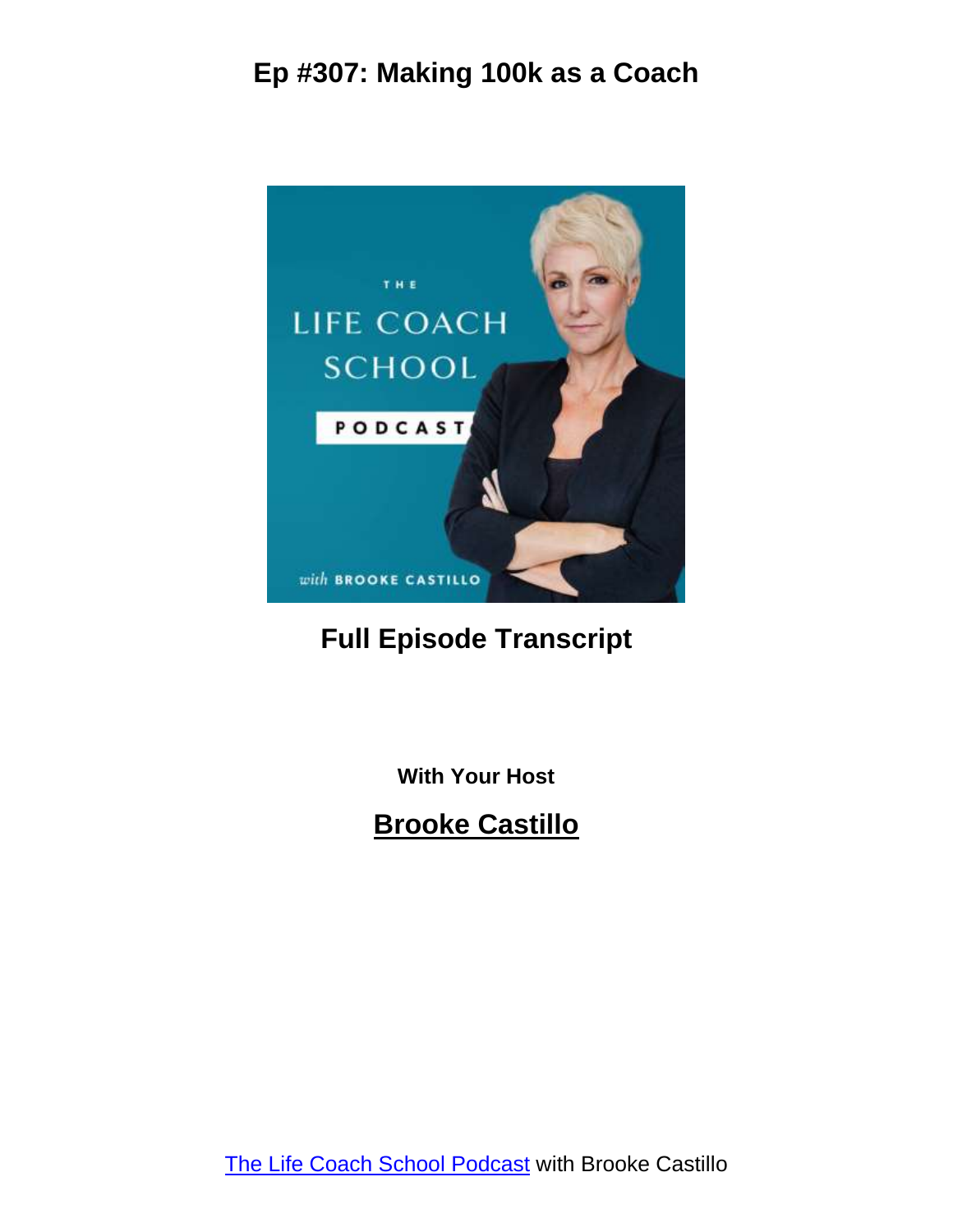You are listening to *The Life Coach School Podcast* with Brooke Castillo episode 307.

Welcome to *The Life Coach School Podcast*, where it's all about real clients, real problems and real coaching. And now your host, Master Coach Instructor, Brooke Castillo.

Brooke: Well hello my friends. I'm so happy that you're here today. I have two main things. The first thing, business workshop enrollment is open. It is called How to be Interesting, and you must come, especially if you're boring. It's on March 13th. It's in Plano.

I'm going to be teaching why it's so important to be interesting when you're in a business, and how much we are competing with so many other things in the world for people's attention and how to get that attention so you can help and do the work that you want to do in the world.

So, you can find out more about that by going to thelifecoachschool.com and clicking on the banner at the top. You'll find out more information. It's a one-day event, it's open to the public, anyone can come and learn how to be more interesting. I can't wait to see you there.

Okay, the second thing that I want to tell you about is that today I've invited five amazing coaches who have all made 100K in their business within one year. I should specify that a lot of people claim to make 100K, but that was over 10 years or something. It's always when my coaches are talking about their revenue, we're always talking within a one-year, 12-month period.

So I've invited them all on to talk about making 100K and to share inspiration with you. And those of you who want to make 100K in your business, those of you who are struggling with it, maybe thinking it's impossible, I want them to inspire you. So I'm going to start with Diana Murphy, who has made 100K in her business.

And what's super fun about this podcast is that we just recorded for 15 minutes but we weren't - I shouldn't say we recorded. We talked for15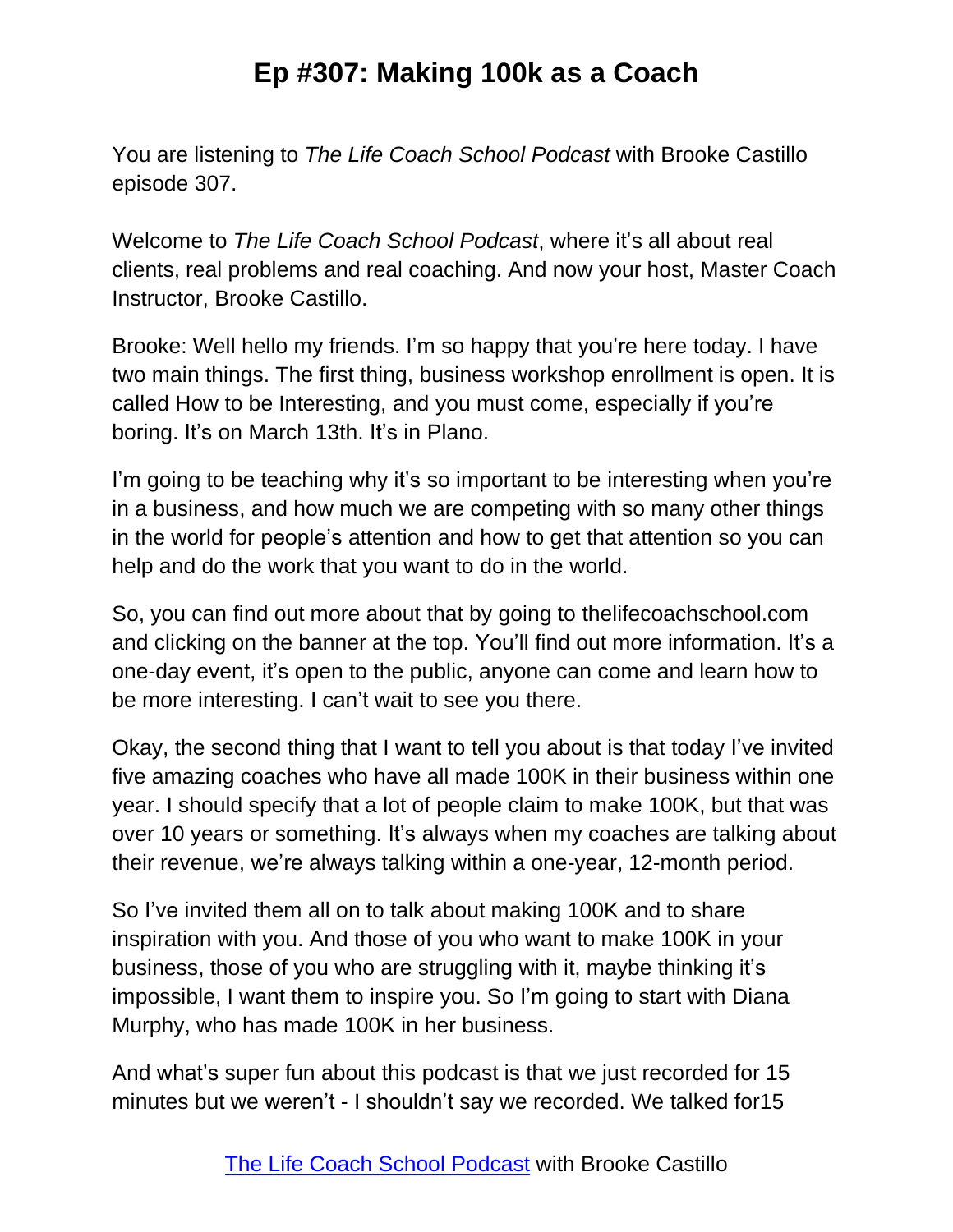minutes but we weren't recording. So now we're going for round two and let's see how you do. Do you remember what you said or is it going to be even better this time? Tell us Diana, tell us how you made 100K in your business and what you went through to get there.

Diana: Alright, so I hit my first 100K in 12 months this year. I have been a coach since the week you started the podcast.

Brooke: What? I didn't even know that.

Diana: That is a cool fact. So I'm always so proud to see how many weeks, how many episodes I have worked to get to this point. Is that freaking amazing?

Brooke: That's so awesome. And what kind of coaching do you do?

Diana: I am a life coach for CEOs. So I help overwhelmed and very successful business owners stop worrying and…

Brooke: Stop all the things.

Diana: All the things. Stop everything so they can just make money and love their lives.

Brooke: I can't imagine coaching CEOs all the time. I am a CEO and I'm a mess.

Diana: You can sign up with me.

Brooke: I need all the coaching all the time. So good. It's like we have this whole set of things we deal with that the rest of the world doesn't, so I love that that's your niche. Okay, so obviously you've been at this a very long time, there's a lot of coaches that started when you did that gave up way long ago, that weren't able to stick with it to get to the point that you are now. What can you attribute that to? Why didn't you give up?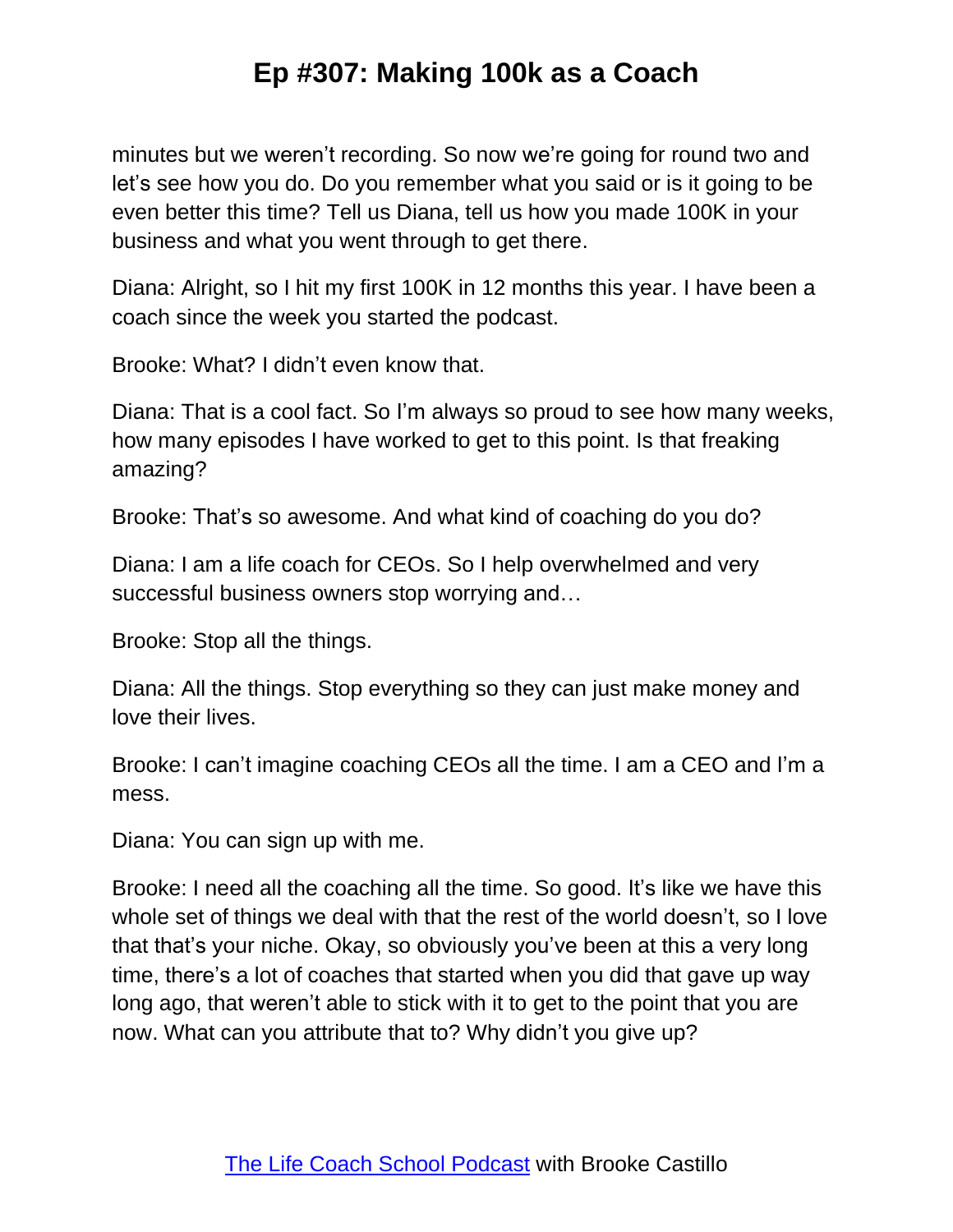Diana: I always knew all along I loved the craft of coaching and I just wanted to do more of it. And the only way to do more of it was to create more of it and attract more clients. And I knew that 100K meant that it would be a valuable effort for my family as well. And so I was not willing there's times when I was really thinking, in fact more so in the last year, which is really interesting, it was like, maybe I'll just stop this. And it was just to avoid the emotion and the misery.

Brooke: Yeah. So one of the important things that I like to remind everyone who's trying to go through this process, especially brand-new coaches is that if you feel miserable, if you feel terrible, if you're struggling, if you're full of self-doubt, you're doing it right. The only difference is most people give up at that point. Most people get to the point where it starts to get hard, where they have to overcome all that discomfort and they give up, and that's why most people in the world will never see their dreams come true.

So what would you say to all of our coaches who are at the place where you were for a very long time, who are thinking - and see, it doesn't sound like well, you're a failure, you should quit. That's not what it sounds like. It sounds like, well, there's other things you could be doing and there's that other job opportunity and you could always go back to pharmaceutical sales.

It sounds logical, that quit voice. What kept you from - what you said was you loved the craft of coaching and you loved sticking through it. Is there anything else that you would offer to other coaches going through this to help them not give into that voice?

Diana: Yeah, I think that it's just watch what you're making those negative emotions mean. Be very careful that you are not judging yourself for even being in the misery and that the more that I saw coaches share more vulnerably and I got to hear more stories, I understood that my situation wasn't unique. And I just, okay, I can handle this, I'll get through this.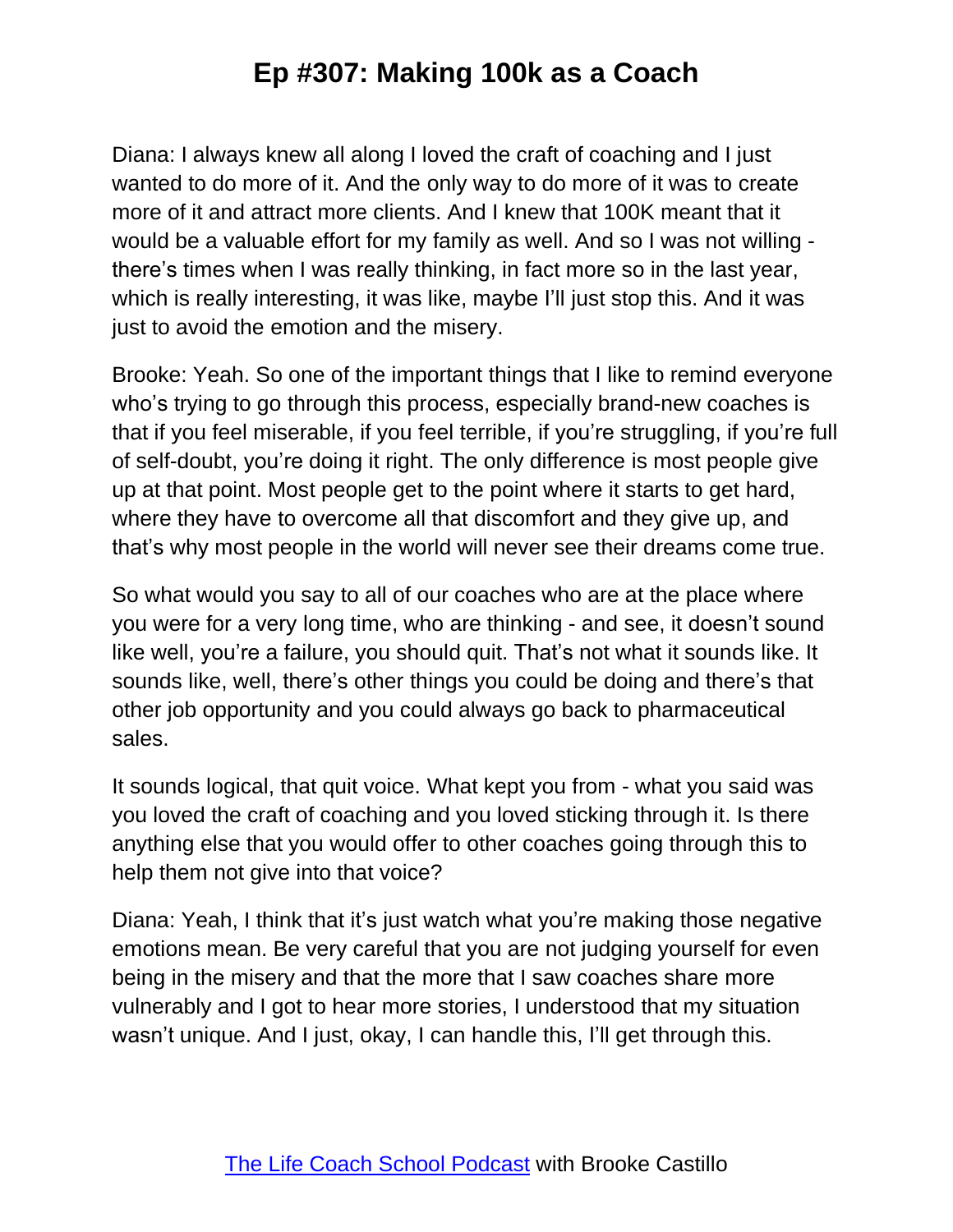Brooke: Yeah, that's so good. Because it's like, if you're miserable, you start thinking, "Oh, I'm doing it wrong. It's easier for other people. Other people aren't having the same struggle." And so I think it's super important for us to talk about the struggle that we go through so people know, no, that means you're doing it right.

Diana: I also represent to many people as very successful because I'm so high energy. So I think then there could have been that disparity, everybody sees me when I network, when I coach, as being oh, she's amazing because I bring that energy, and so that also was a little bit of like, I had to come in alignment with that and really understand that it's okay that behind the scenes and then sharing more vulnerably that those things were going on was actually just part of the whole thing and was actually of value to people in my audience.

Brooke: Yeah. I think that's one of the points that we really need to make is I think a lot of times we look at other people and we think, "Oh, they're cut out for this. They're coaching material. They're 100K material and I'm not, so I need to be more like them and try to be more like them and less like myself." And of course, that doesn't work.

And when you step into who you really are and start telling the truth about who you really are, that's when you can really evolve into that version of yourself that can make 100K and way beyond that. You can make so much more money than you ever dreamt possible, so I love that. Okay, so, let's move onto you, Sunny. Tell us your story and how long it took you to make 100K and all of the things. Tell us all of your secrets.

Sunny: Oh my goodness Brooke, okay, this is so exciting, first of all. Such an honor to be on the podcast. Your podcast literally changed the way I see everything and I never ever would have guessed that I would be on it, so such an honor.

Brooke: Oh that's fun. Kind of like a full circle moment.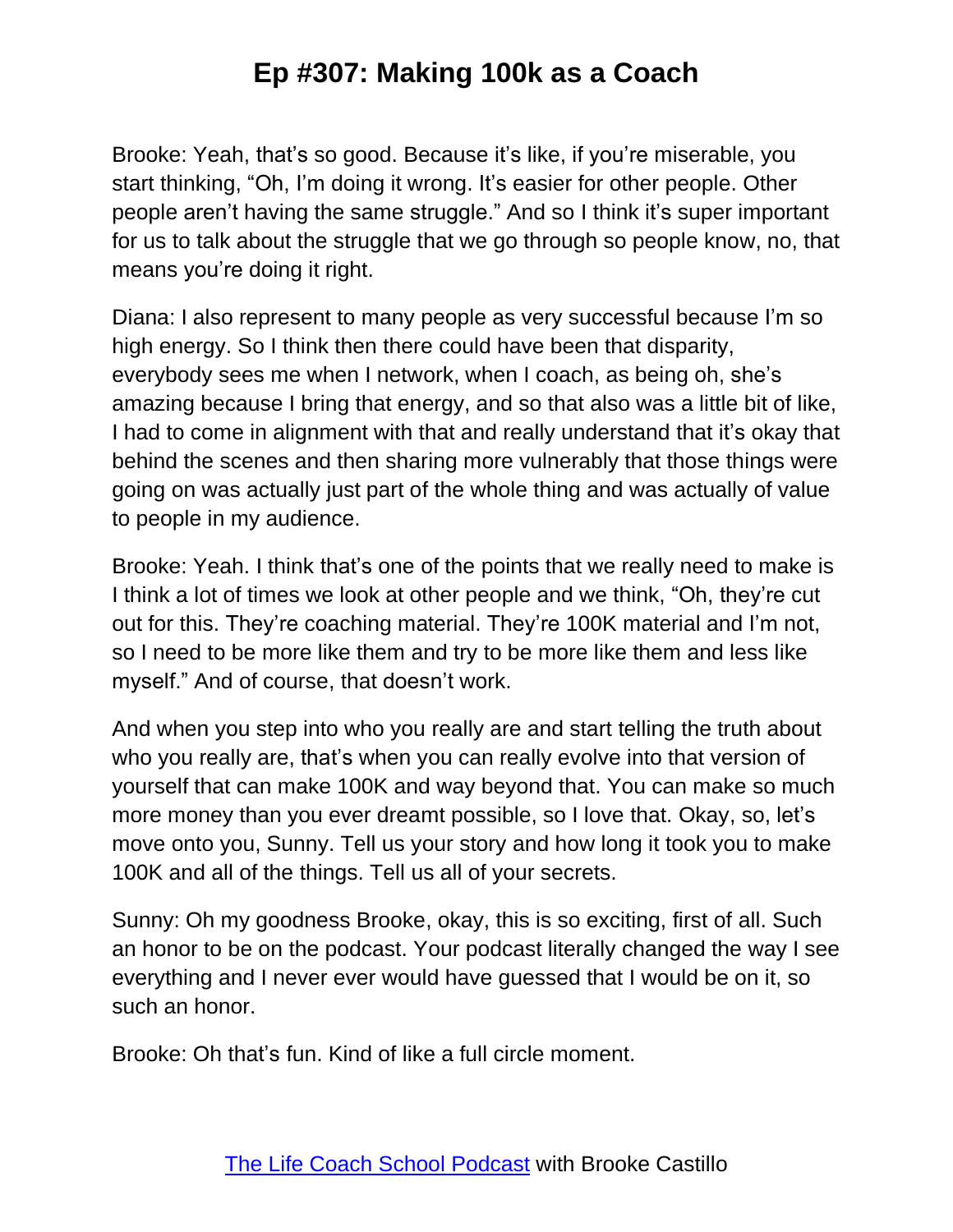Sunny: Yes, I mean, I never even put this in my R line. That's how much I never imagined that it would come to fruition. But kind of briefly, I found your podcast when I really needed it. I had just been in a bike accident in Tahiti. I broke both my arms, my face, I couldn't stand, couldn't eat, couldn't walk, couldn't do anything, and there was…

Brooke: You broke your face?

Sunny: Yeah. I went over the handlebars on a bicycle. My face was all smashed in. It's full of metal. It looks beautiful and normal now, you'd never know.

Brooke: Oh my goodness.

Sunny: But I couldn't eat, I couldn't talk much, I couldn't do anything, and I couldn't watch TV, hold a book, but I was going to be off work for the first time and slow and doing nothing for the first time ever. And I didn't know what a podcast was, I knew my meds didn't listen to them for lectures and stopped coming to class. That's all I knew is for the young people, I never listened.

And so there's this group, Physician Moms Group that a lot of us female physicians belong to and people had sent in what are some good podcasts and people said Brooke Castillo, The Life Coach School, and Katrina Ubell. So I was like okay, someone, I have no arms, could someone press play?

And download The Life Coach School. And I was arguing with reality. If only I'd not gotten on that bike, if only I'd not gotten on the bike, over and over and over. And so listening to - I just lay there literally for weeks and then it became months where I listened to over 200 of your podcast episodes.

And I came out the other side and eventually was able to start using my hands a little bit and eventually get back to driving and working and I was like, a changed person. Nothing - I didn't see anything the same anymore.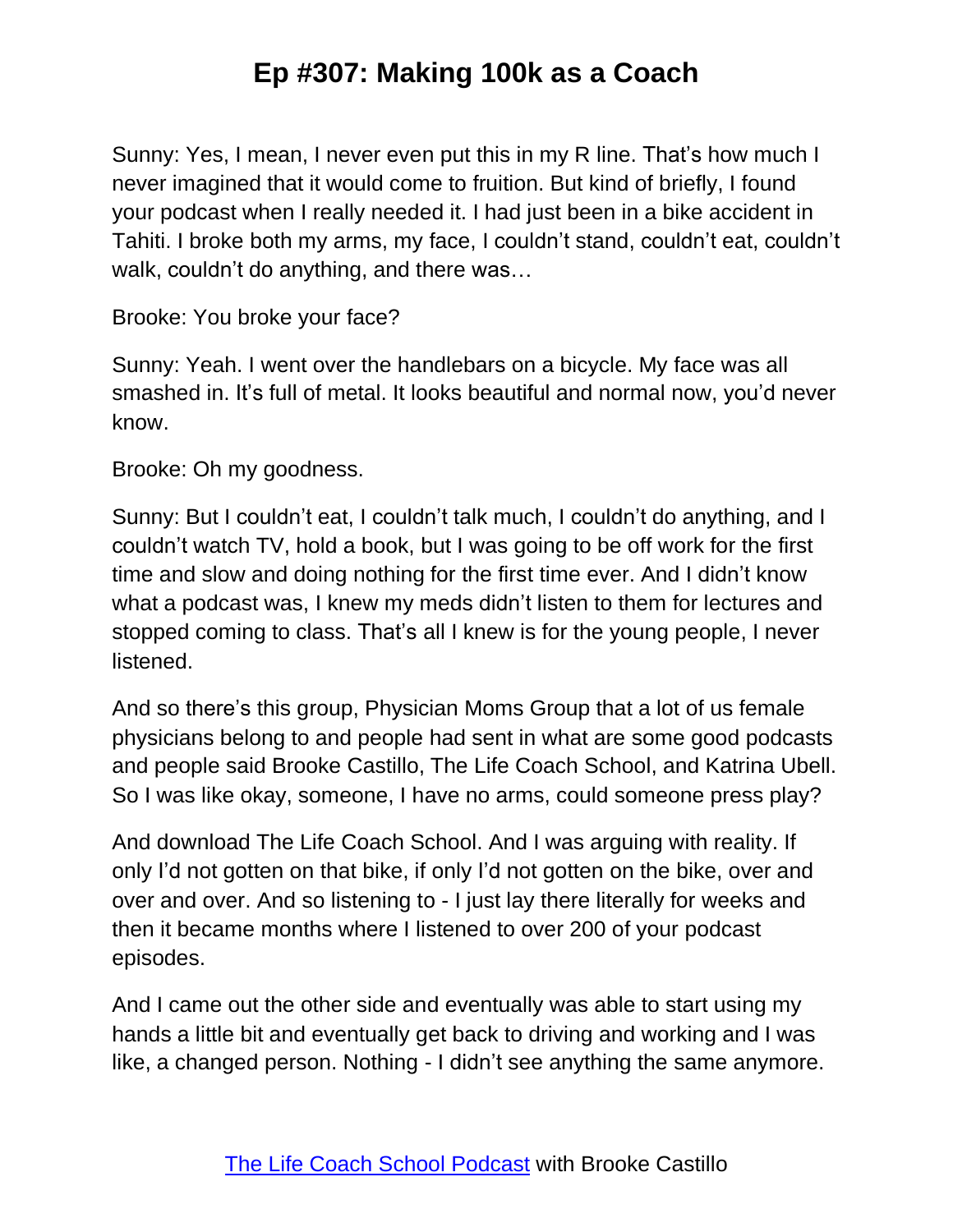And then after I listened to all of yours, then I listened to Katrina's, and I'm like, this isn't crazy.

I started telling my husband, I'm like, this isn't woo-woo. It's not out there, it's not like law of attraction, it's not manifestation, there's a doctor doing this, this works. So by the time that you offered up coach enrollment, I was already creating all these things that I couldn't believe I was able to create in my life because you told me I could put anything in the R line.

So I'm like, let's do this. So by the time I got to your coach training, 100K was a given. I remember we were there in person and people were like, well, what do you think? And I had my coach partner. We had our little coach group, and they were like, "Well, what do you think? Do you think you'll make 100K? Do you think you'll be on stage?" I'm like, of course. Why wouldn't I? I mean, this is ridiculous. If you can put anything you want there, why wouldn't…

Brooke: Why wouldn't you put 100K?

Sunny? I earned five figures; I'm not going to not earn six figures. You know what I mean? I'm taking this to another level. I need to be an example of what is possible, right?

Brooke: So I just want to explain to them, when she says I want to be on stage, when all of our coaches come once a year to mastermind, if you've made 100K you get an award, you stand on stage. So that's what she's visualizing in her training. So did it take you a year?

Sunny: Oh no. Within a few months.

Brooke: You already made 100K within a few months?

Sunny: Yeah. I was certified last September and I just like, hit the ground running. I'm like, do what Brooke says, this works. Do what she says. Believe.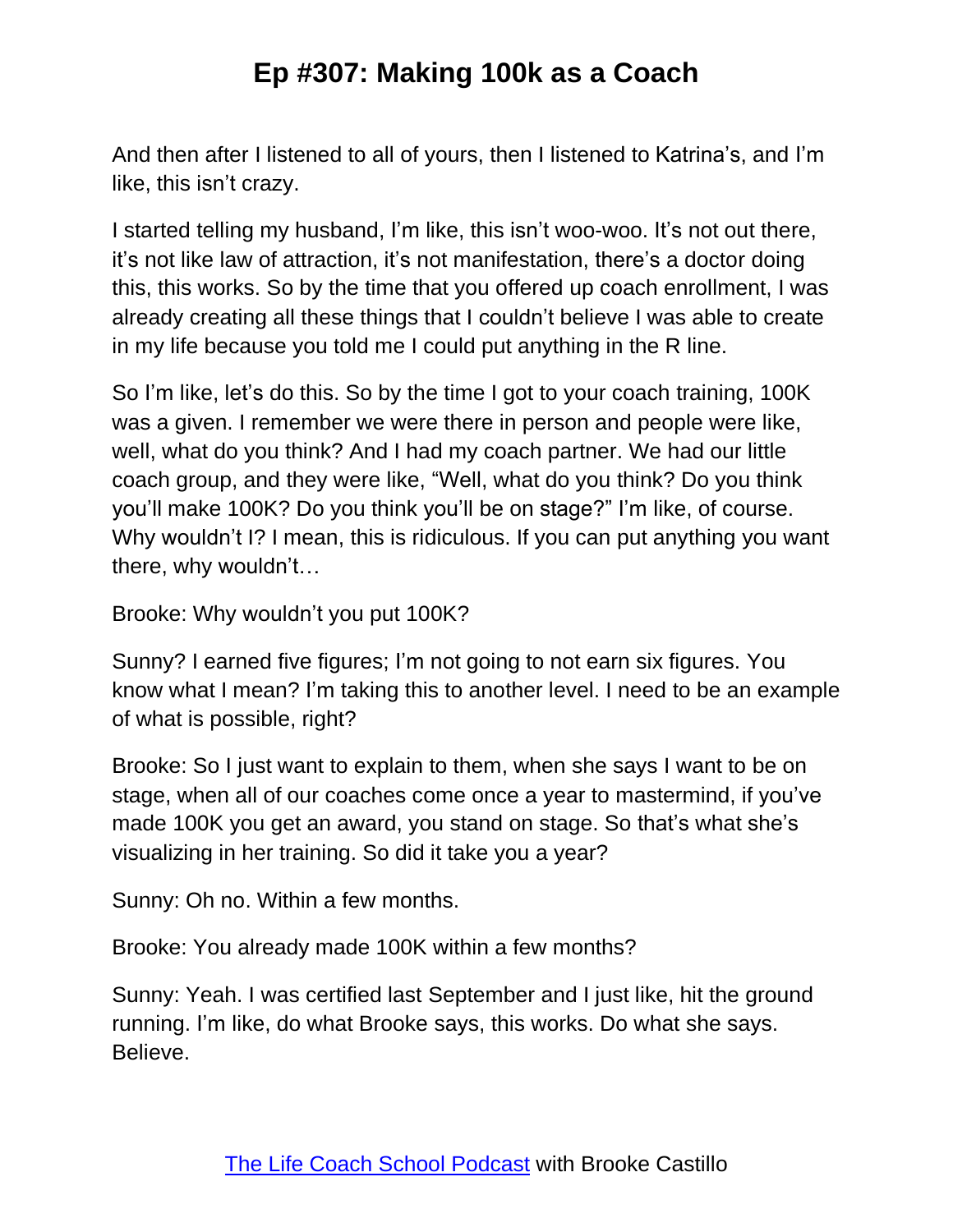Brooke: You might be the fastest. That might be the fastest we've had. That's awesome.

Sunny: It was a few months for sure. I can show you my Stripe account. I told you when I was at \$80,000 and I was like, what do I do, Brooke? I did this and it's not working. You're like, imagine that. Imagine, it was working and now it's not working and you still have some more spots to fill. And then you just told me to figure it out and I did because I believed I could and it just keeps getting better and better.

And the whole rest of the year, not even - because for us as physicians, it's not really about the money because we can earn six figures in other ways. It's about who you become. And it's about what you believe you can create and it's really buying into that you get to choose what this life is about and what you're going to do and what you want to make of it.

And we've all been trained in medicine for instance that you sacrifice yourselves for others, and that you put everyone else's needs above your own, and you delay gratification. And there's this arrival fallacy that we all have, and you talk a lot about that. It'll be better there, it'll be better there, it'll be better there. But we keep doing that and then by the time you get to around my age in my 40s, this is the peak of burnout there people are like, I was sold a bill of goods.

Brooke: Okay wait, so let me clarify something. So you were a practicing physician. Are you still practicing?

Sunny: Yes.

Brooke: Okay, and you're doing coaching on the side?

Sunny: Yes.

Brooke: Okay, so you're doing them both. I think that's really important for us to bring up because I think people think oh, she's making 100K as a physician. No, that's just…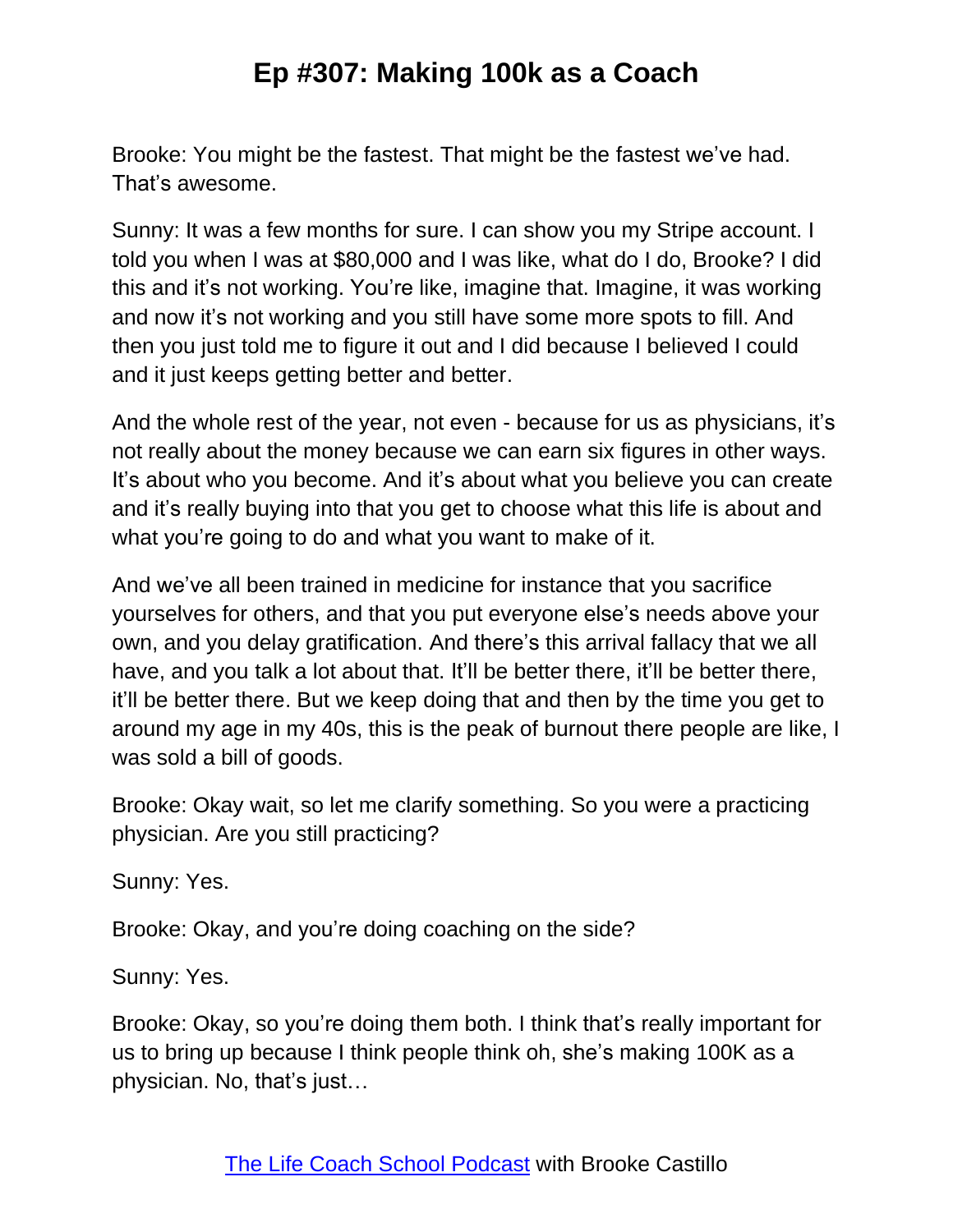Sunny: I have a separate business that is called Empowering Women Physicians and that is a multiple six-figure business.

Brooke: And that's in addition to being a physician.

Sunny: Correct.

Brooke: So here's what I want - I think you're such a great example of this and I'd like to talk about it a little bit. A lot of people are afraid to sign up for coach training because they think okay, if I sign up for coach training, I'll have to quit my full-time job in order to become a coach. So how have you been able to balance it? And not just balance them but kill it on both of them really well?

Sunny: Yeah, that's a good question. This year has been a very interesting year of transition and priorities and attention. And I mean, my husband, bless his heart, will tell you like, something has to give. And so I think 2019 was incredibly wonderful, successful, amazing, blew my own mind, got to meet the Dalai Lama, started podcast, started this amazing physician group on Facebook that's really supporting each other.

And then now I'm into 2020, I have to think okay, now I have to be more purposeful about everything in its place and where am I going to choose to spend my time and where can I have the most impact. And so that's the transition that I'm going through right now.

Brooke: Yeah, but here's what's beautiful about your example and can be inspiring. Those of you who work full-time can do this on the side. And I want you to think, this is really important for you to consider. Physicians are the most stressed out people because their careers are so demanding. So if you can be a doctor in the world with that amount of stress and have a life coach business, anybody can do this, I'm telling you.

And it's not because she's superhuman. Obviously, she's smart and motivated, but she was smart and motivated before. Understanding how your brain works and understanding how to utilize that R line in the model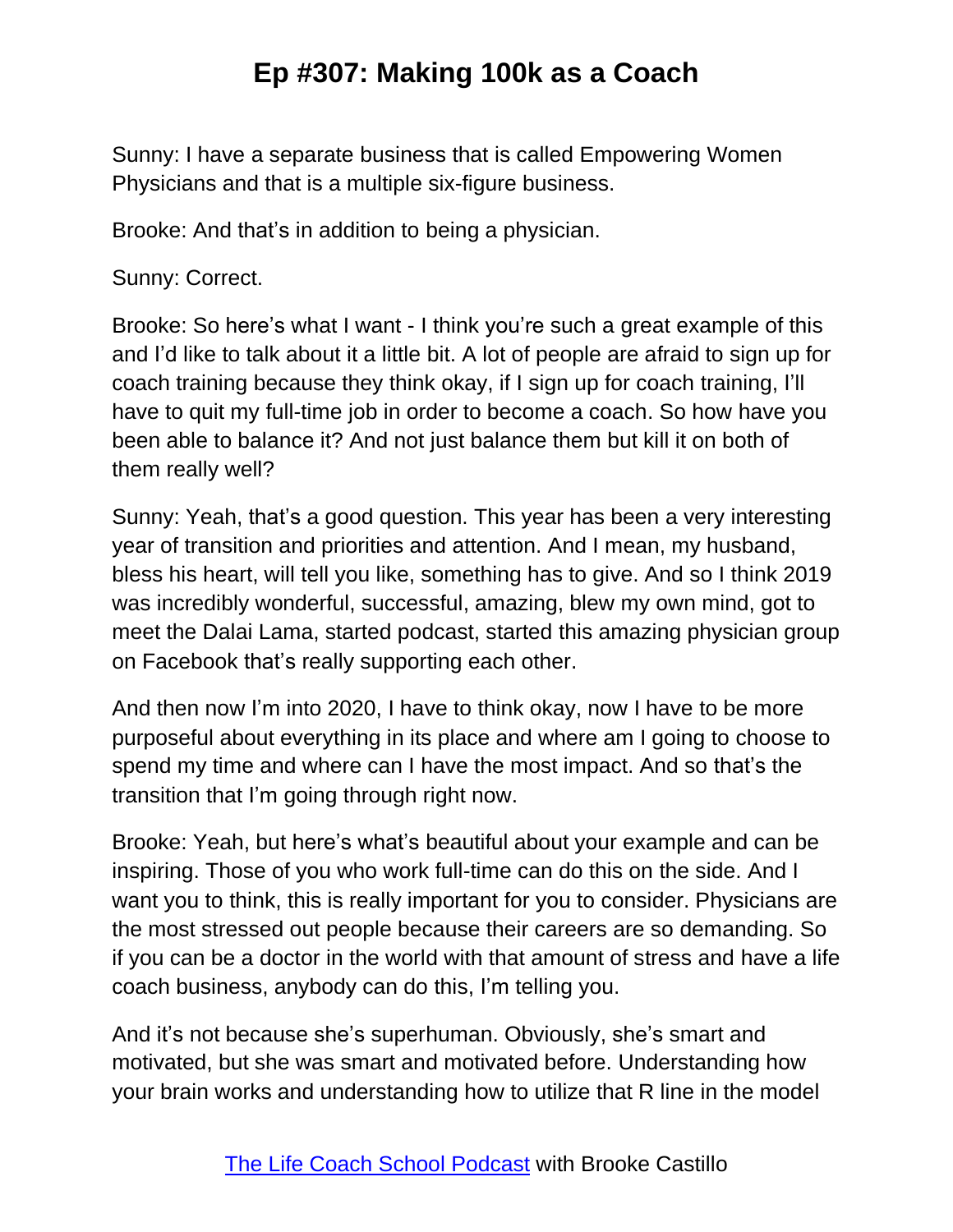is the secret to creating whatever you want in your life. So what would be your advice to brand new baby coaches who are like, "No, it's too hard, I can't."

Sunny: I mean honestly, it's starting to believe that it's possible. It's possible that. You teach us these things. It's literally just internalizing your teachings, which is like, it's possible that maybe I could do this. And then it becomes I can do this, and then it's like, I'm doing this.

Brooke: I like that you put the maybe in there. Try just - it could be possible.

Sunny: You have to buy into it. And you're like, if she can do it, I can do it. Of course I can do this.

Brooke: Yes. Love it. Awesome. I love your story. I hadn't heard the first part of it. That's great. So maybe the secret is you just need to lay it down and listen…

Sunny: Listen to 200 in a row.

Brooke: 200 in a row. That's awesome. Alright Angela, what do you have for us? Tell us about you and your story.

Angela: Well thank you so much Brooke. This is a full circle moment for me too. I started listening to the podcast exactly two years ago and I did it all wrong. I quit my job, my corporate job before…

Brooke: That's not wrong. Lots of people do that.

Angela: So I was super stressed and I'm like, oh, the answer to my stress and so I can do it all and manage my three kids and be with my family is to quit my job and I'll figure it out, right? So I quit my job, had no idea what I was doing, trying to make this online thing work before I was a coach or anything.

And somebody recommended the podcast because I was embarrassed about saying, "Well, I'm not making money but I don't want to say I'm a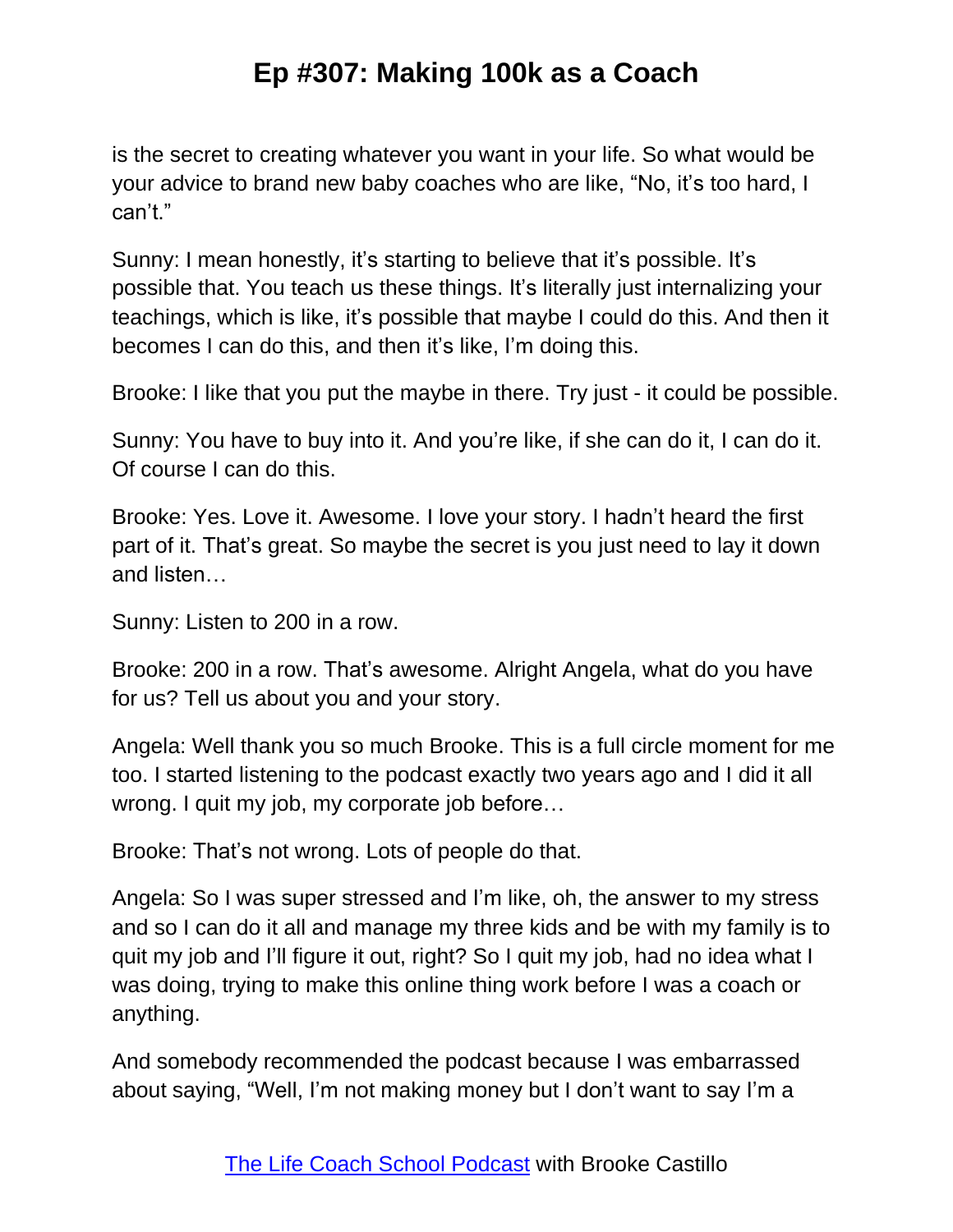stay-at-home mom." And I had this feeling. She's like - my friend Alison said there's this podcast called The Life Coach School and they talk about your feelings. I'm like, huh, feelings, no idea.

Brooke: You're like, what are those?

Angela: I'm like, okay, so I can just feel my feelings. What the heck? And that just opened up everything. I joined Scholars right away and the rest is history. I created my own podcast called Lessons on Self-Coaching where I documented every week what I learned in Scholars, and that was even before I decided I would become a coach. I just was open to the whole process.

But then I decided to change my life. I lost a shit ton of weight, I stopped overdrinking, that I would become a certified coach. So anyway, I joined the last in-person coaching program which was amazing, and so I graduated in December of 2018 and since then I've made - gosh, since I graduated, \$155,000 my first full year of being a coach.

Brooke: Nice. Wow, so that's pretty exceptional. You came from corporate America. What do you think - like a lot of people don't make that much in their first year. What would you attribute that to?

Angela: Well, like Diana and Sunny said, I just did what you told me to do. So…

Brooke: But that's not easy. I mean, you make it sound like that's easy to do. I tell a lot of people to do a lot of things but it sounds easy in theory, but then you go to do it, that's not easy.

Angela: Yeah. It definitely - I kind of compare it to childbirth. I think about, oh my gosh, that wasn't that bad after I have the child, right? You kind of forget the misery that you go through once you hit your goals and things like that, but it was really hard. And I had to get over a lot of my fears about spending money and investing into my business and doing Facebook ads and all of that stuff, not knowing what would be the result of that.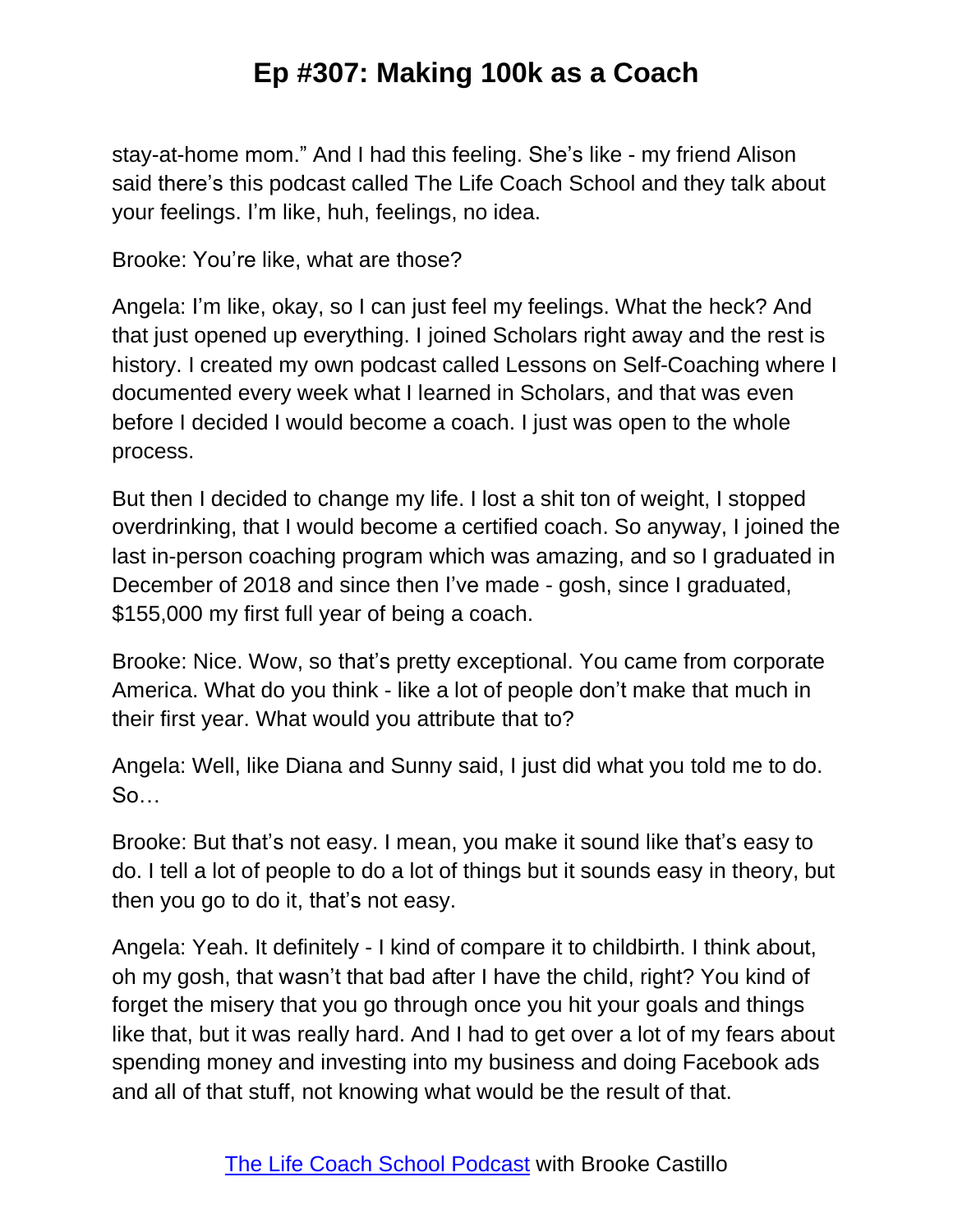And so I had to learn how to be with fear and use that emotion as fuel for me to keep moving forward, instead of fighting it or resisting it or avoiding doing the things that I wanted to do.

Brooke: That's so good. I love the example of childbirth. We know it's going to be hard and we know it's going to hurt, but we do it anyway. That's what it's like building a business, y'all. You know it's going to be hard and you know it's going to hurt. You just keep going because why is it hard and why does it hurt? You are literally birthing a new version of yourself is what you're doing.

You're having to give up all the negative things that you've been thinking that are very familiar and comfortable and literally replacing them with a new identity, a new way of thinking about yourself. So tell me about the coaching that you're doing now. What's your plan for this year?

Angela: So my plan for this year is I just transitioned from private one-onone coaching, I coach women to stop overdrinking, to small group coaching format. So I launched that - I sort of pre-launched it to my current customers in my list in December, and so now I'm actively enrolling new people into this small group coaching program. So that's my plan for 2020.

Brooke: Which I think is brilliant actually because I think I've done a lot of overdrinking coaching and I think doing it in a group is so much more powerful. Because when you're overdrinking, you feel so alone and so much shame and you feel like you're a unique unicorn. And then you get in with a group of people and you're like, oh, we're all going through this together, so I love that you're with groups. Okay, so if someone's overdrinking, how can they hire you?

Angela: Well, they can go to my website, angelamascenik.com. They can also go to my podcast, Stop Overdrinking and Start Living. And I have a weekly podcast episode there that they can get all that information and how to sign up with me.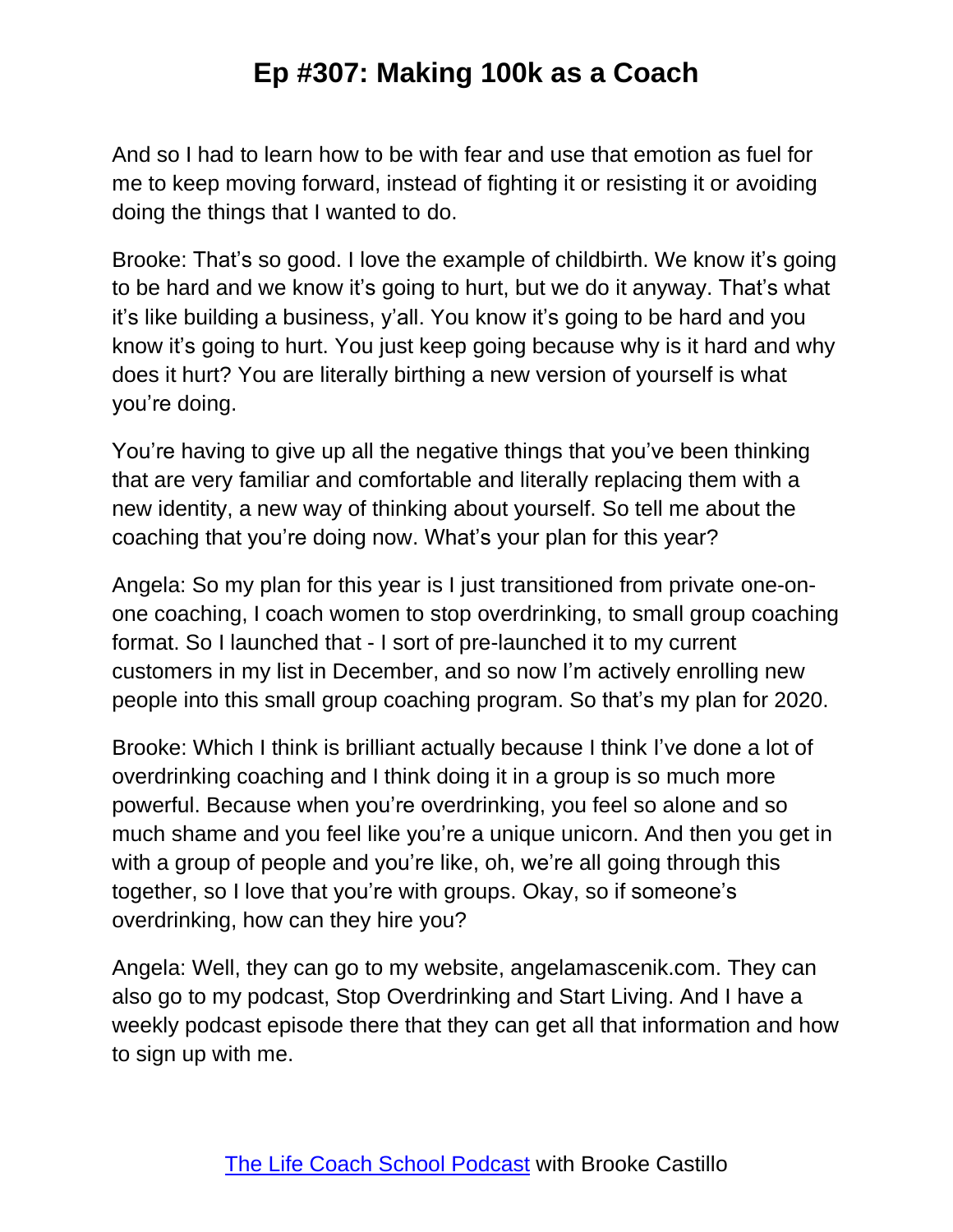Brooke: Nice, awesome. Okay, so let's move onto you, Dave. We love having a dude represent. Tell us.

Dave: So first of all, I did nothing you told me to do and it was horrible. Everyone who's like, hey, I just did what Brooke said, I'm the exact opposite.

Brooke: Yes, you're rebellious.

Dave: Yeah. I spent two years trying to prove you wrong and saying no, this is not possible, there are unicorns in the world, I promise. And so it was horribly painful and I gave up a number of times and I changed my niche. I joke that I'm a niche-aholic. I went through every niche. I think I've coached every person on everything in the world.

But then I found my stride and I turned it all around with a simple format of understanding purpose is everything, why is everything. If I could have heard episode 29, the hard why that you did, I think that's the secret sauce. If anyone wants to go back and find, I think, the gold for making 100K, it's the hard why because I found it earlier. But the purpose plus passion equaled profit for me. So, when I found the purpose, that purpose could carry me through anything that came up, any discomfort, any challenge, and obstacle. And I would just keep going until I hit it.

Brooke: What was your purpose?

Dave: My hard why was to be the first – so, you talk about getting onstage, right? My hard why was I want to be the first guy onstage with 100K award. And so, when you introduced that award, my first thought was, I'm never going to get that award, watch. And then, there was a day when it changed and I believed, oh wait, I can get that award. I just have to want to get it and not want to resist it. So, instead of resisting the award, I allowed the award. I allowed the vision of it happening, I allowed what I would say, what I would wear, how I would look, when it would be, all of this. And then the only thing that stood between me and 100K was time. And it was just, okay, put in the time. It's miserable. It's not fun, but just put the time in.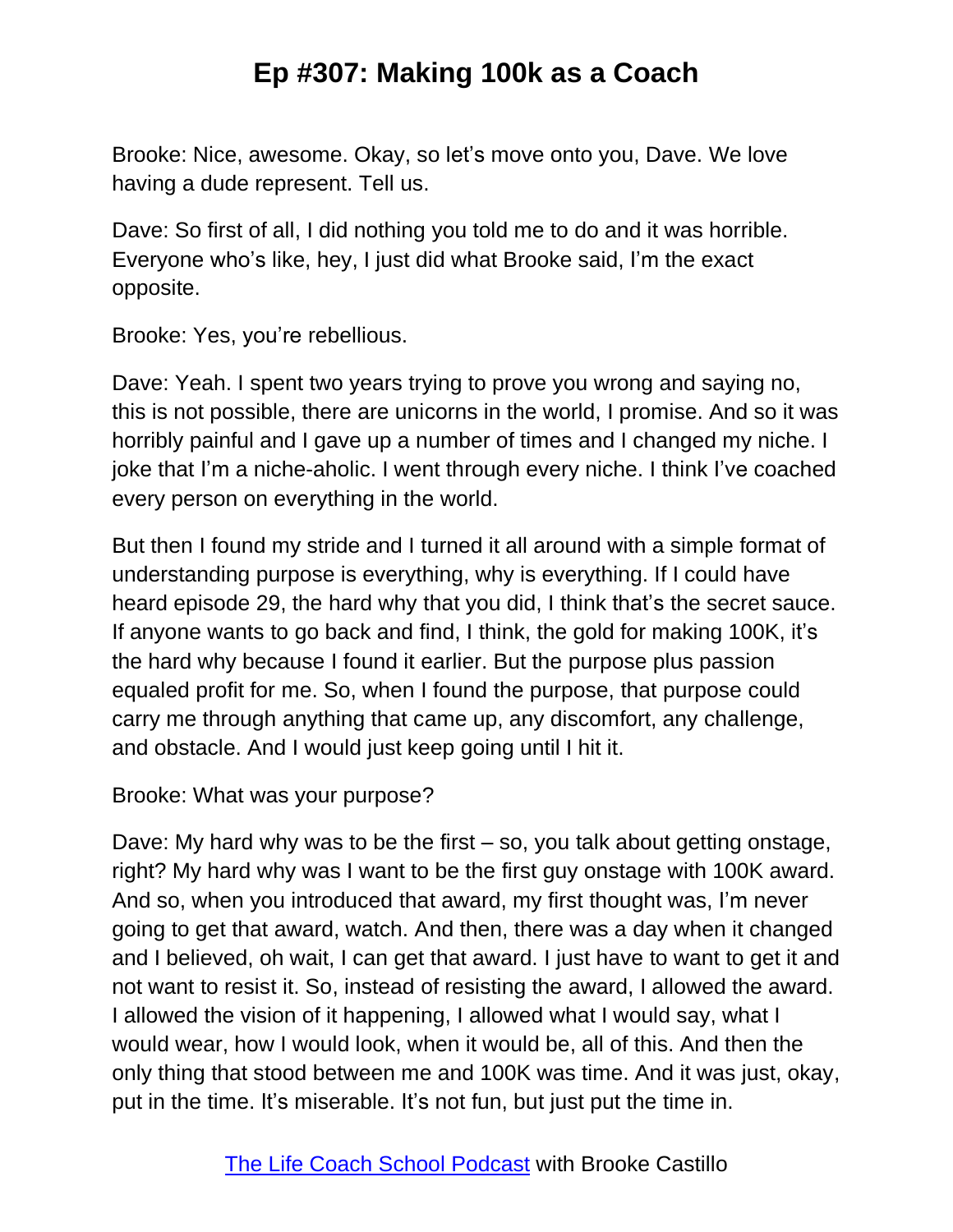Brooke: Yeah, isn't that so – like, come on, everyone make 100K. it's miserable. It's terrible and it takes a long time. Let's go. Although, if you're Sunny it doesn't take a long time. Here's what I want to say, and here's what I said right when I got on the phone with these guys is I said, listen, your first 100K – first if all, I think your first 1000 is like a huge step. I mean, that's a huge painful step. But your first 100K, you've gone through it and you've gone through it for an extended period of time. And I think everything after 100K is easier. Have you found that to be or no?

Dave: Yes – well, yes and no. So, they're just different problems. The same number of problems exist and they're just as difficult to get through. The difference is you can look back and say, "Hey, I've been through 10 problems before. I handled it. I made the money." This is just another set of 10 problems I need to get through. So, to go to 100K and go to 500K, it's just that same set of 10 problems just on a different level.

Brooke: That's so good because you have at least a little bit of foundation. You know that you can get through it. You know it's supposed to hurt. So, what's your next goal, 500?

Dave: My next goal? So, I made – in 2018, I mad \$12,000, which was like nothing, it was cute. And then, in 2019, I cleared \$220,000 just in the last year.

Brooke: Okay, wait, let's just talk about that for a minute, y'all. Okay, so there's someone listening that made \$12,000 last year. And they're like, I haven't even scratched the surface. There's no way I'm ever going to be able to make 100K." But that was you. And that then that next year, you made in excess of 200K? So, you guys hear that? Listen up. How was that even possible?

Dave: So, I took my eyes off the dollars. I stopped watching the dollars and just put in the work. And before you know it, you start looking at your financials and you're like, "Whoa, what just happened?" And I just had that moment two weeks ago when I was looking at my year-end for 2019 and I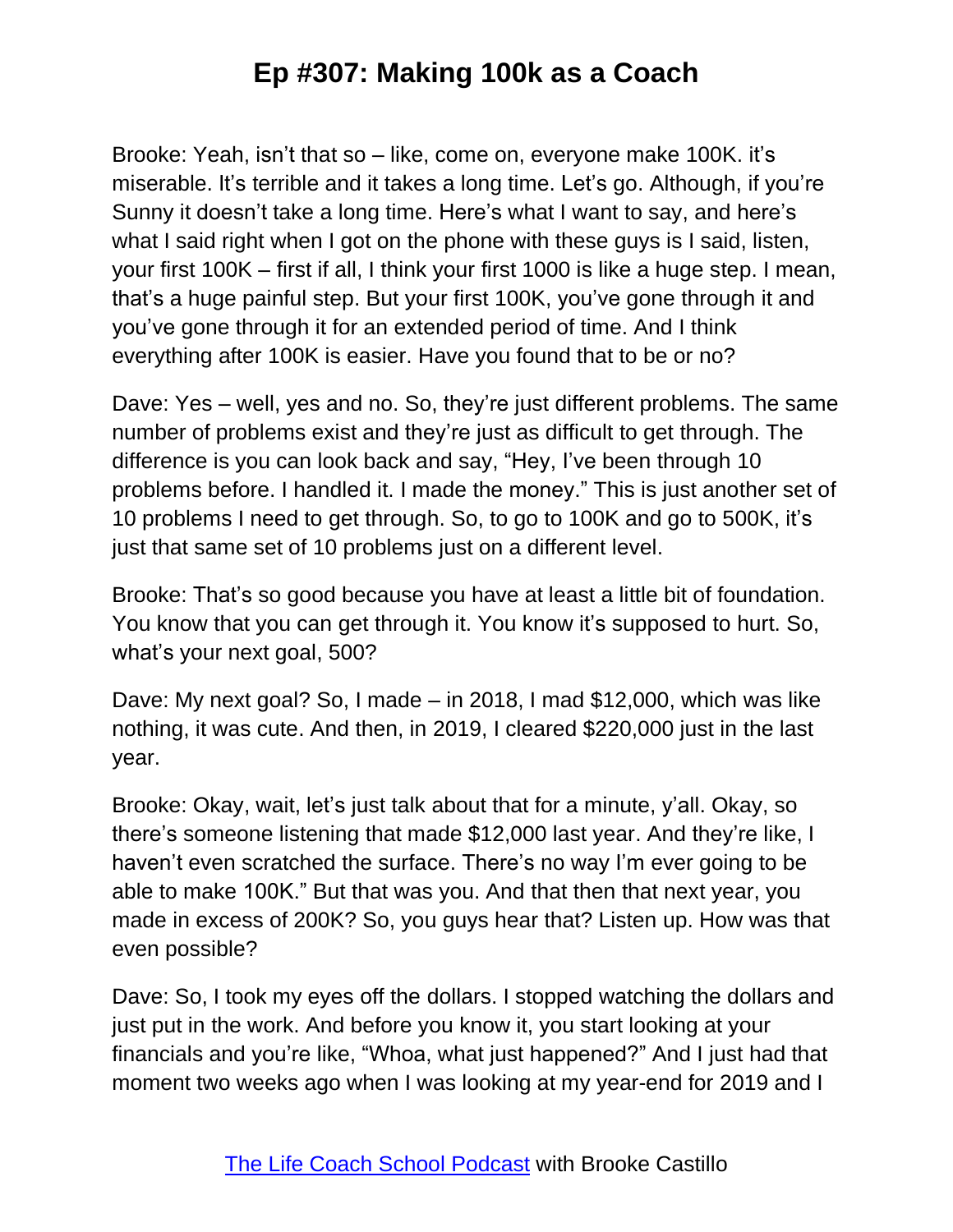was like, "Whoa, wait a minute, I'm where?" And then I just forecasted 2020 and I'm like, "Are you serious? Like, already booked business, this is where I'm going to b at with cash collected." And you've got to stop looking at the dollars because they hold you back from doing the work. There's nothing that serves you about looking at 12K…

Brooke: Well, and not looking at the dollars in the moment, I think that's a really good point, focusing on where you want to go and then getting to work instead of focusing on how much money you don't have. It's like, "I just need to go ask the next person, do the next thing." So, I interrupted you on what your goal is.

Dave: So, my goal this year is to get up to 500. So, I'm already booked around the 440 mark. I've probably done, in the 30 days since the beginning of the year, I've almost hit 40% of that revenue in cash collected which is crazy. So it's, again, to me no, it's a cute goal, but I'm stopping looking at the money and I'm just going to keep going.

Brooke: And are you having fun?

Dave: I'm having a blast. But the difference is, I like challenge now. I like the problems because I know they're the currency to get the goal. The currency to the goal is not just show up. It's more than that. It's deal with the mountains, climb them, overcome them, and just hit them head on because the money's there. It's in somebody else's pocket, you just need to go through the challenge to get it in your pocket, that's all.

Brooke: That's so true. And there's so much money everywhere. This is the way I like to think about it, you guys. You have to think about money this way; there is so many piles of money just sitting around. It's not like if you go and get yours, you're taking it away from someone. It's just going to sit there if you don't get it, if you don't use it. and this is kind of how I feel about money. We've got to get more money in the hands of the good guys. And we're the good guys. So, the more money you get, the happier the whole world is going to be. So, tell them who you coach...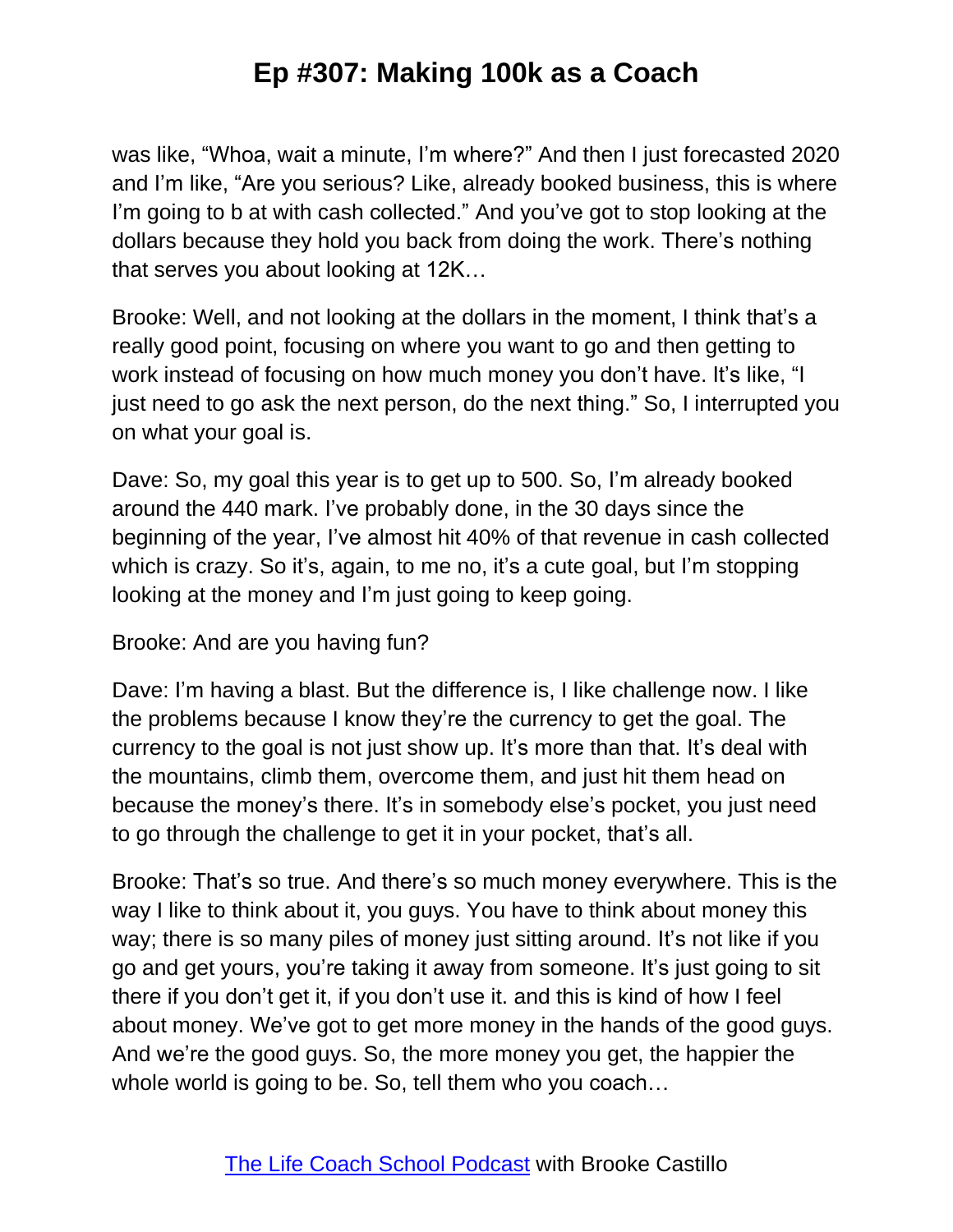Dave: So, I am the badass business coach for entrepreneurs and I strictly work with entrepreneurs on – entrepreneurs want success. What they need is to get organized. And so I run a program, called Organize Success, that actually walk them through the exact structure, focus, and accountability it takes to build a business and grow it by six figures in less than one year.

Brooke: Oh, I love it. Genius, awesome. And they can find you at your website which is…

Dave: Yeah, davemoreno.ca, or they can go check out the Entrepreneurs Only Podcast, where I have a weekly episode that hits everything they need to know to do what we're doing.

Brooke: Awesome. And obviously, these people like podcasts, so check him out there. Awesome. Thank you so much. What have you got, Maggie?

Maggie: Hello, Brooke. I am so excited. I am from the class of 2012 and I want to be the voice for people that hopefully they remember it's never too late to follow your dreams. It's never too late. The best time was yesterday. The next best time is right now.

Brooke: So good. And I think that's a good message to anyone. I think a lot of people now see – I feel like – tell me what you think about this, just as kind of a side note. You've been with me for a long time…

Maggie: Since before the podcast.

Brooke: The pace of success has accelerated, am I wrong? It's unbelievable. You have someone like Sunny, you have people coming in brand new in their first year making 100K. The energy of the coaching industry and the belief system and the examples of what is possible, the momentum is kicking. And this is what I just said I said, listen, we're all going, we're just a little bit ahead of the curve, you better hurry up. That's how I feel.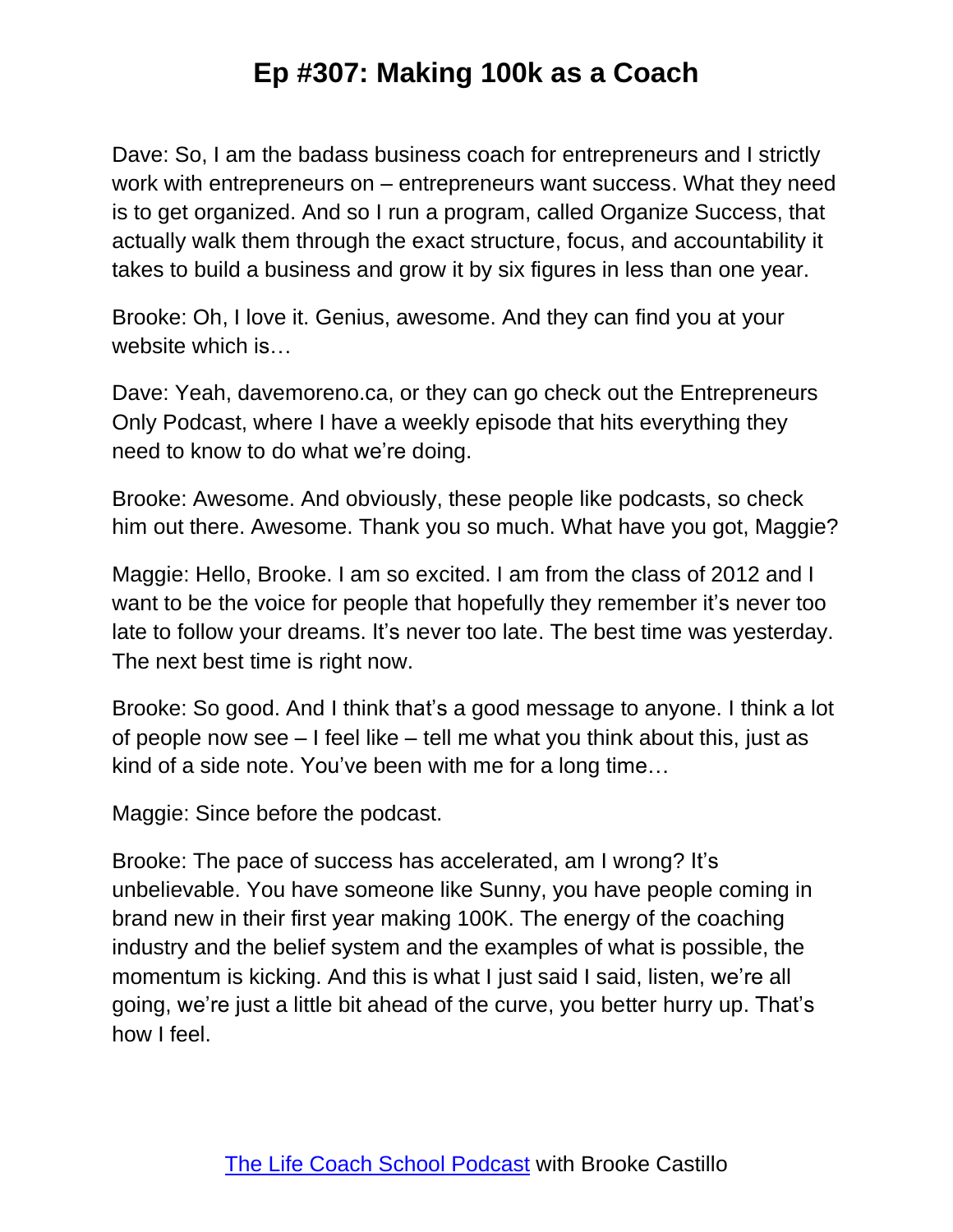Maggie: Absolutely, and I have to say, part of the reason that I made 100K was being coached.

Brooke: Good point.

Maggie: Being coached, so important. So, it started with Self-Coaching Scholars, impossible goal, how do I make my goal inevitable, right? And then I thought, of course, it's my own self-coaching and what container will help me grow as a coach and as a professional. And then the beautiful Stacey Boehman, my coach…

Brooke: We love her. We bow to her…

Maggie: We love her very much. And so, but it' asking yourself those questions that lead to the massive action. Because I was sitting answering my Self-Coaching Scholars homework, I'm sitting here today.

Brooke: Oh my god, I love that you say that. I swear to you all, I didn't pay her to say that. But it's so true. People want to sit down with me. It's so funny, I go into these masterminds with all these really successful dudes and they're like, "Okay, so tell me exactly what you do every day to make this happen." I'm like, "I do a thing called the Model." And they're like, "Is that a way of running Facebook ads? Is that a way of managing your people?" I'm like, no, it's just emptying out my brain onto the paper and coaching myself. That truly is it, and just staying committed to doing that.

Maggie: Yes, and I also think it's so important for people that are listening to know that you can go at your own pace. And I like to think of myself as the turtle who became a Ferrari.

Brooke: That's awesome. So, say more about that.

Maggie: Okay, so I took the coaching training and I stayed in HR. and I used the coaching training to get promoted, to get a new job, to get paid more. Like, I applied all the tools to what I was already doing and they helped me massively. And that's, for a while, I just did that. And then I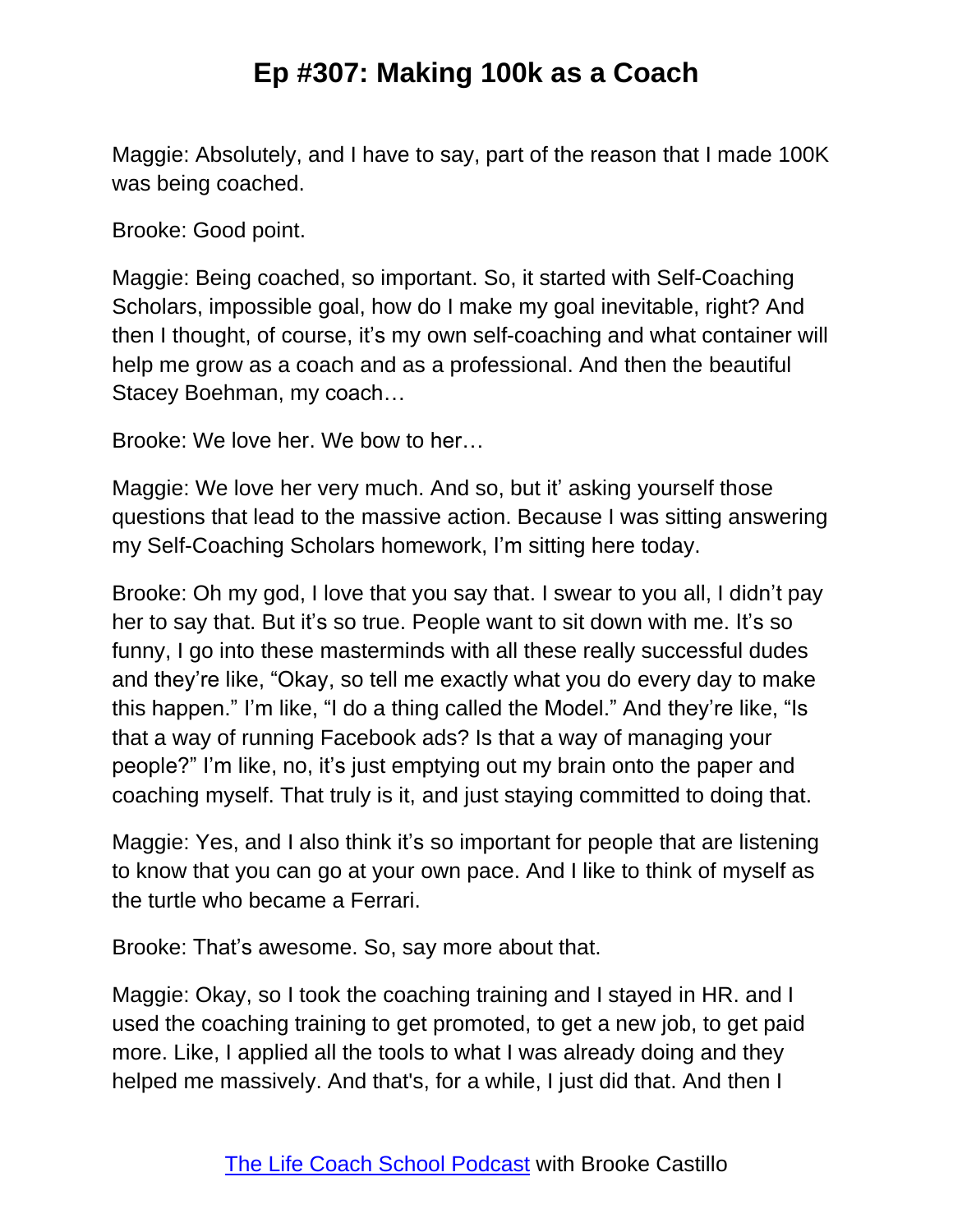decided, if I don't follow my dreams now, when am I going to follow them? And then I decided to really pursue coaching fulltime, like three years ago.

Brooke: So, tell us who you coach.

Maggie: I help smart women have better marriages, and I coach individuals, so I help one person change a marriage.

Brooke: I love that so much. It only takes one sane person in a relationship.

Maggie: It really does.

Brooke: I think we all know who that is in my relationship… So, I mean, that's kind of interesting, just as a side note. You really can change a relationship by jut helping one person. That is so phenomenal.

Maggie: It is amazing. And the progress that I see is so powerful and so beautiful. And what often happens is when one person changes, the other person reacts to that change. And here's what I want every single person that is listening to hear. We are not all married to jerks.

Brooke: No, and that's what they'll say; I just am. They say to me, "I could be in a good relationship and I could be happy all the time if I was married to Brooke's husband too."

Maggie: Yeah, and my husband is a sweetie-pie and so I get that sometimes too. But the truth is, when we change how we're showing up, everything in our relationship changes 100%.

Brooke: So, what made the difference for you in your business? What brought you to the point – you said you got coaching, was there anything specific someone could maybe grab onto and start practicing themselves?

Maggie: Yes, there's so many things. First of all, I used to have massive goal-fear. I would not set a goal because I had fear that I wouldn't make the goal.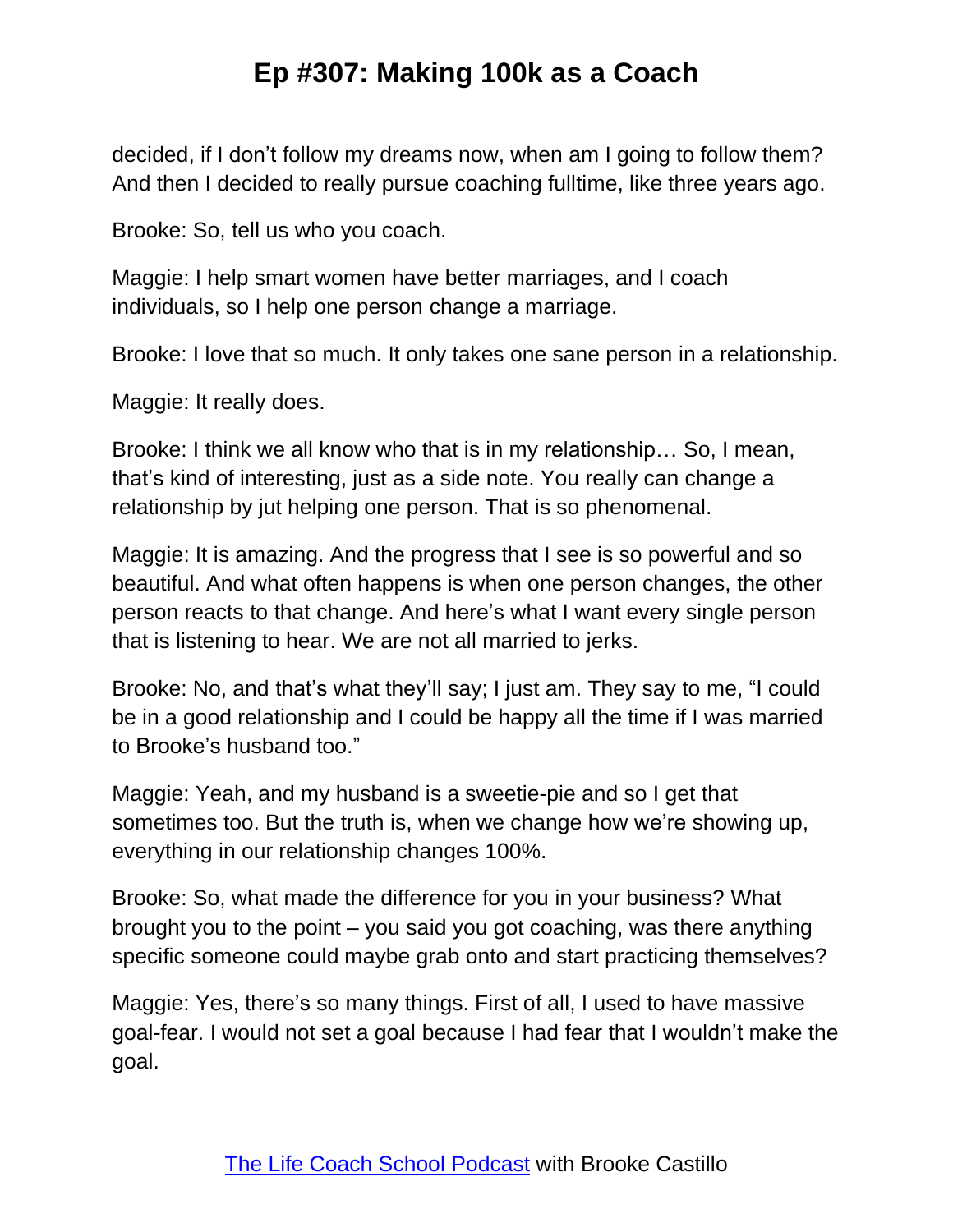Brooke: Yes, that's a big one actually. I think a lot of people do that. They're like, "I won't set a goal and then I can't fail at it." Which I have to remind everybody, that's just failing ahead of time.

Maggie: Yes, so I had that. And another simple thing was I started setting goals and either meeting them or not, but not dying.

Brooke: And you didn't die when you failed. You're like, "Oh my gosh, I set a goal, I didn't hit it, and I'm not dead."

Maggie: And then I got to experience the opposite of that, which is my goal all of last year was 100K, and I finished the year at 136K.

Brooke: Oh my gosh, congrats. That's so exciting. And you're like, "Wait, maybe…"

Maggie: Maybe I can set this goal thing and it would be okay of I missed the goal. And if I make more, that's fine too.

Brooke: Let me ask you, what is your goal for this year and how do you feel about it?

Maggie: Okay, my goal for this year is 200,000…

Brooke: Okay, and do you feel sick to your stomach a little bit?

Maggie: I feel a little bit because I'm going through a process of growth in my business. I'm launching my podcast. It's exciting. And I'm growing in the way that I operate my business. So, there's a lot to process with that.

Brooke: That's so good. And all of my coaches who are making over a million, whenever we set goals, I'm like, you feel a little bit nauseous. And if they don't, I make the goal a little bigger because I feel like your goal should make you a little bit nauseous. And I love what you said because people will say, "Well I don't want to set that goal because what if I don't hit it?" You just have to answer the question, everyone. What if you don't hit it?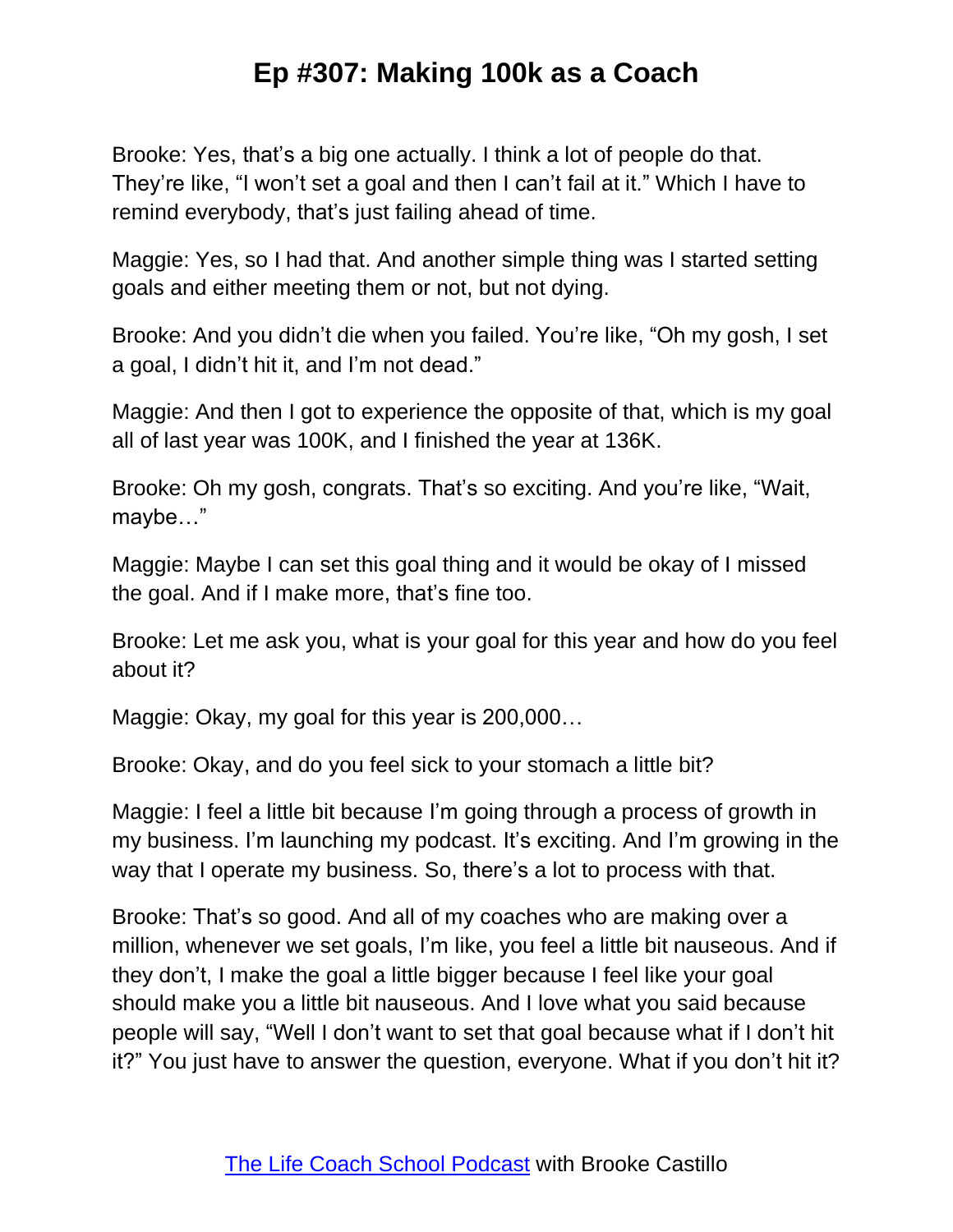I mean, I tell everyone my goals out loud all the time. It's not like you guys are all going to come after me if I don't hit my goals and pin me down, right? But the chance of me making them is so much harder when I make that pronouncement and I talk about them all the time and I talk about it like already being done.

Maggie: I love that. And that's another thing that helped me a lot all of last year was taking action in my business from the place of already being that person, in my case the 100K coach. How would I handle this situation? How would I write this email? What am I sharing? What am I talking about in my business from that place? That was super powerful.

Brooke: From the future. I think that that's kind of a skillset that you have to train your brain to do is, if I'm already here. Because every time you put yourself in that place of being already there, you start becoming that person literally.

Maggie: Yeah, and I would say my last favorite thing that I did that I think someone could really listen to and apply immediately is where do I already have this skill? So, a lot of the people listening to this podcast are highly functioning professionals, successful people that know how to be organized, that know how to reach a goal, that know how to do a lot of the elements that go into entrepreneurship. And we think we don't. We think we start at zero, but we don't. We start where we left off.

Brooke: That's so good. I just had someone today on a Scholars call say to me, "Well, I think what I'll do is go back to my pharmaceutical job and make some more money to pay off my debt and then I'll come back to coaching." And I said, "Well why are you feeling so certain about your pharmaceutical job?" And she goes, "Well I'm just really good at sales." And I was like, palm to my forehead, "If you're really good at sales, why don't you sell for yourself instead of a pharmaceutical company?"

And it was so interesting just to see her face, like, Oh, interesting point." Like, she didn't see that that skillset was transferable, when it's of course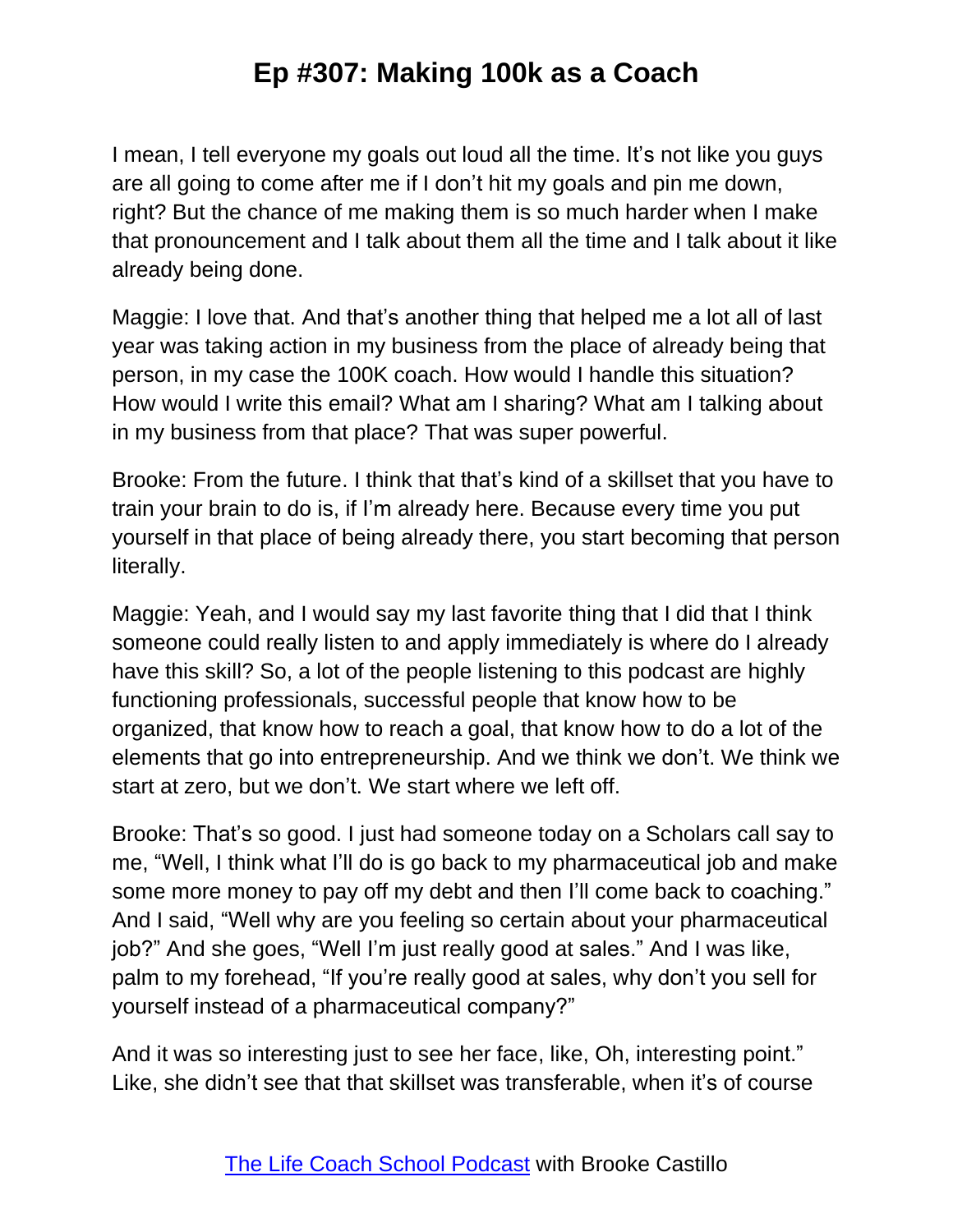so obvious to someone on the outside. So, I love that. I think that's awesome. So, listen, I am so happy that you guys all came on and that you're sharing your story, and I'm so glad that you told us the truth about how awful and horrible it is. But I think that when you achieve a goal like making \$100,000 – now, listen, there's making \$100,000 getting hired for a job where someone pays you \$100,000, and then there's beating the pavement and building a business and doing something that you love in the world and asking people that you care the most about and love the most to pay you money. That's what I do all the time.

You guys are my people and I ask you to pay me money all the time. And I've gotten to the point where I know, if you pay me money, your life is going to change. And when you can start thinking about your money that way, like I'm so happy Maggie gave me money, and she's so happy she gave me money and we're just delighted that there was money exchanged here because her life is so much better, my life is better because of it, and that's what your life can be when you're doing, like what Dave was saying, when you find the purpose of something that you want to do and you have so much passion behind it. That's when the money comes.

So, we have hundreds of people that have made 100K through The Life Coach School this past year and they will all be onstage. And my hat is off to each of you who have done that because there's no way you get out of that without struggling. There's no way you get through that without looking at yourself in the mirror being like, "Okay, I know you want to quit, but let's go."

Anyone have any final words they want to say? Did anything come up while you guys were listening? Just raise your hand at me. No? Everything's been said. We're done. We've completed it.

So, here's what I want you to think about. Those of you who haven't made 100K, I want you to imagine yourself on my next version of this podcast. If you go back to the last version of this podcast that I did and you look at all those people where they are now, that will blow your mind.